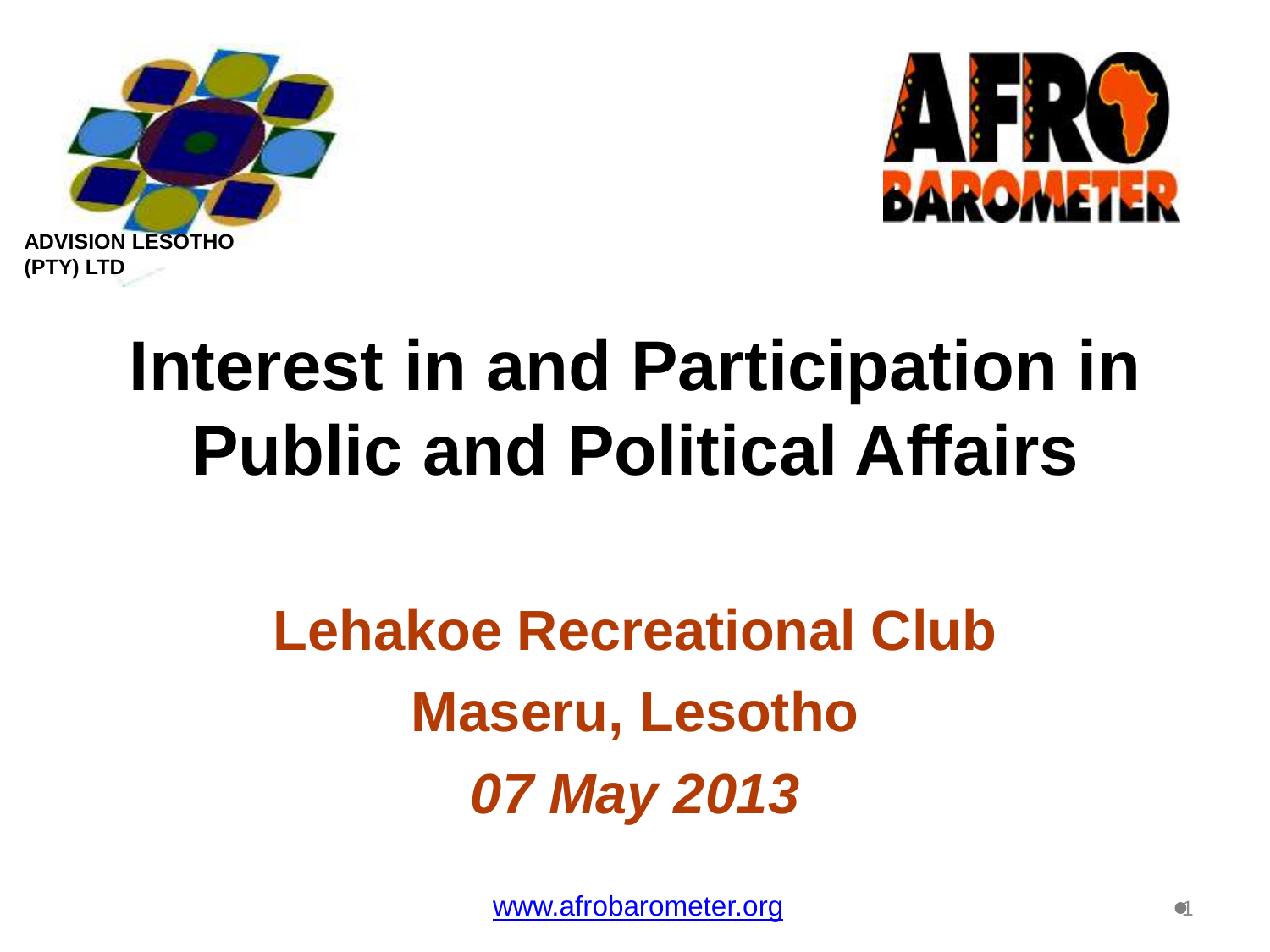

### **Interest in Public Affairs**





- **54% in 2012** said they are very interested in public affairs
- **56% in 2008** said they were very interested in public affairs.

 $\mathcal{O}$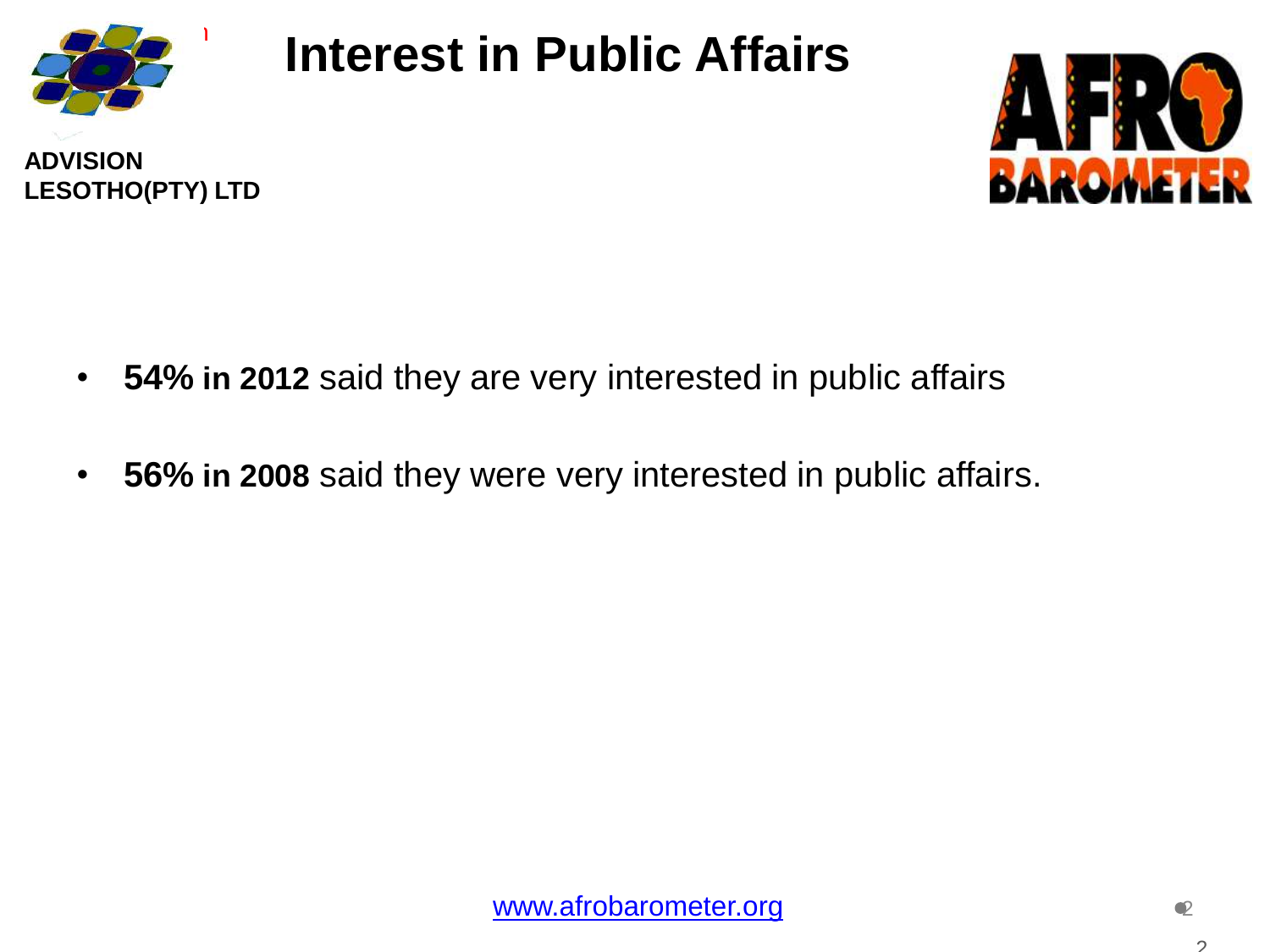

## **Attitude Towards and Action in Politics**



- **73%** said they voted. (The official voter turnout for 2012 elections is 51%)
- **57%** agreed that sometimes politics and government seem so complicated that a person like me cannot really understand what is going on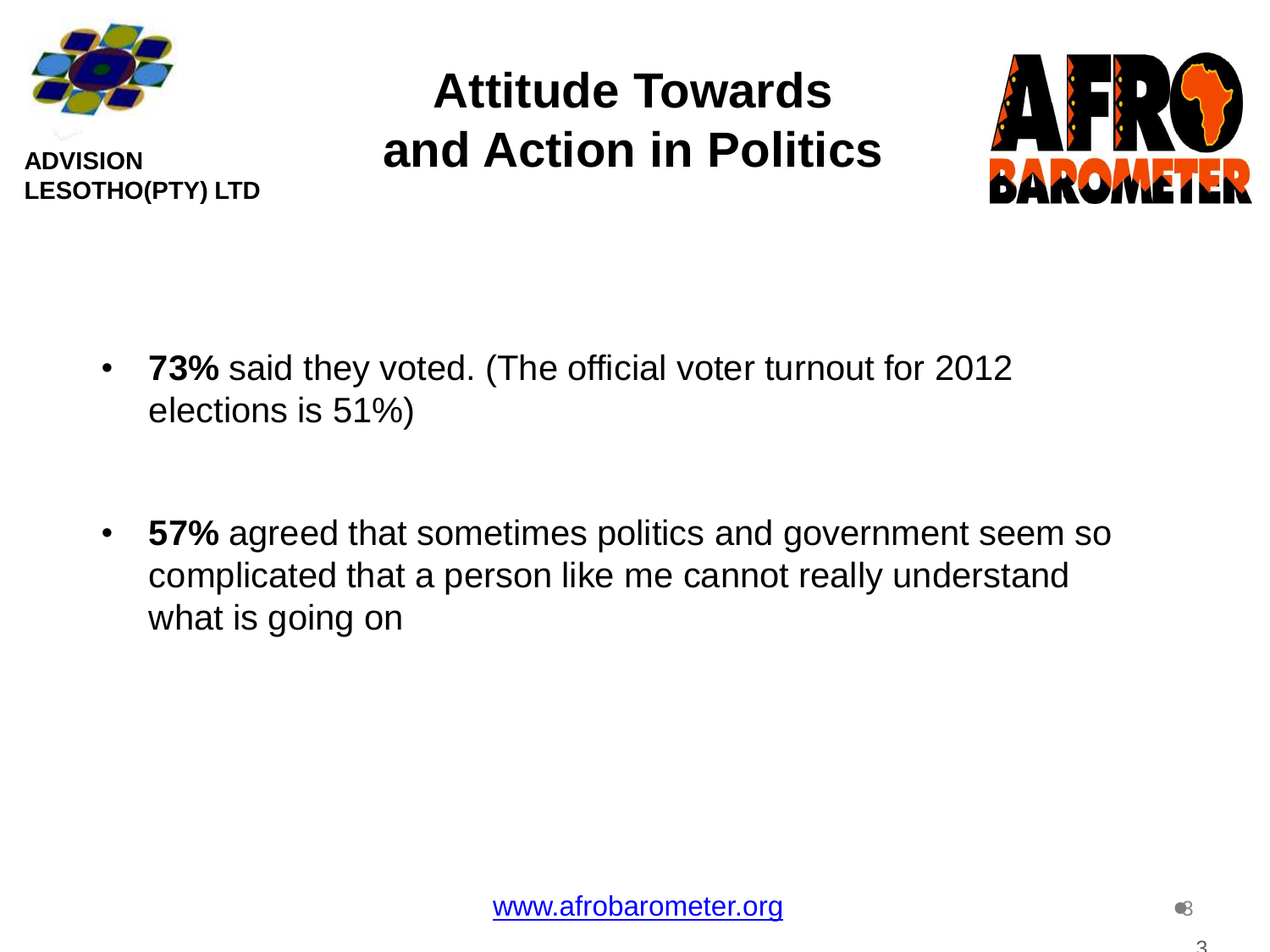

# **Engagement in 2012 Elections**



- **55%** said they never attended a political rally
- **68%** said never persuaded others to vote for a candidate or political party
- **87%** said they had never worked for a candidate or political party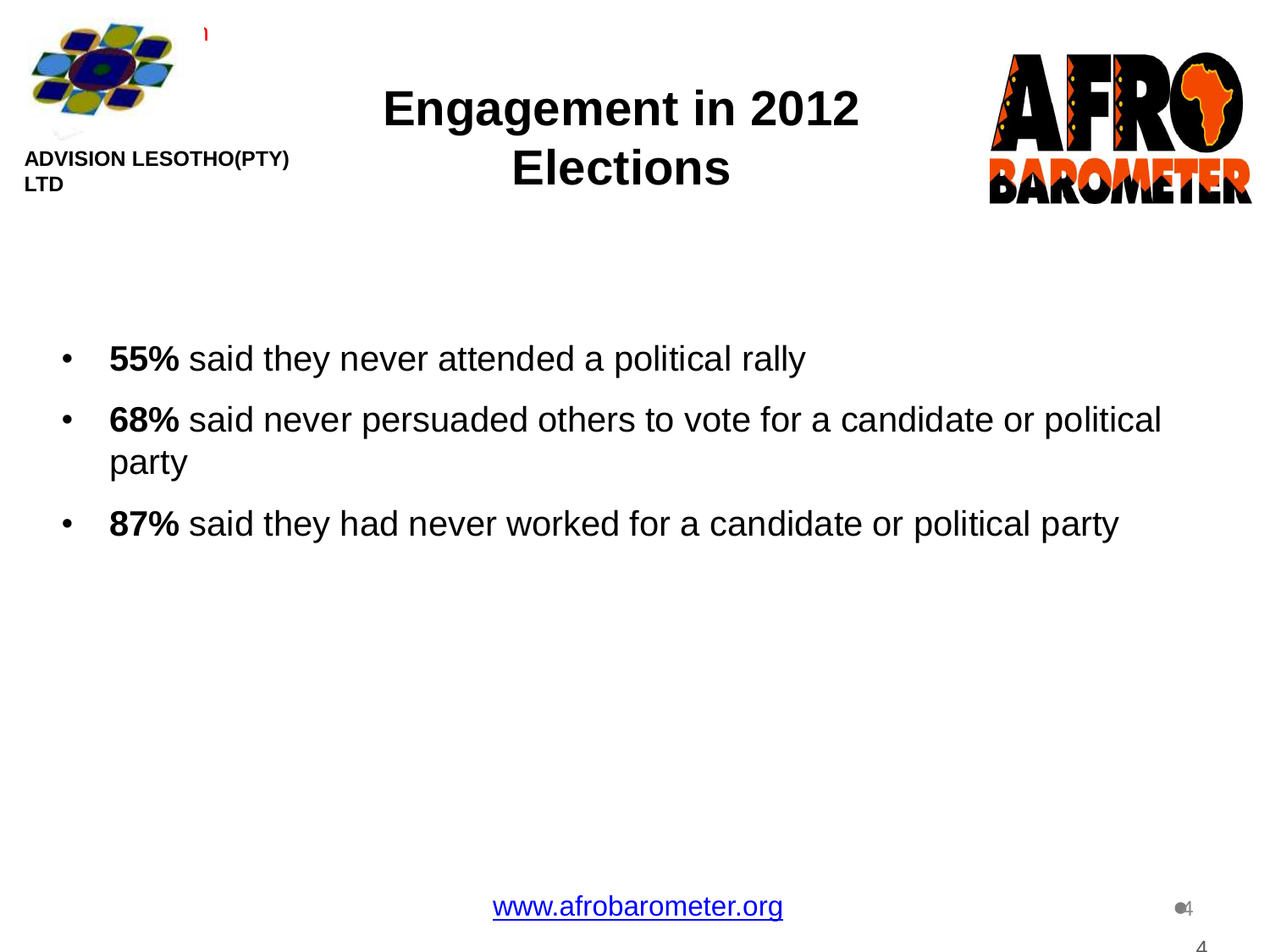

### **Participation in Political Activities**



**ADVISION LESOTHO(PTY) LTD**

*Thinking about the last national election in May 2012, did you:* 

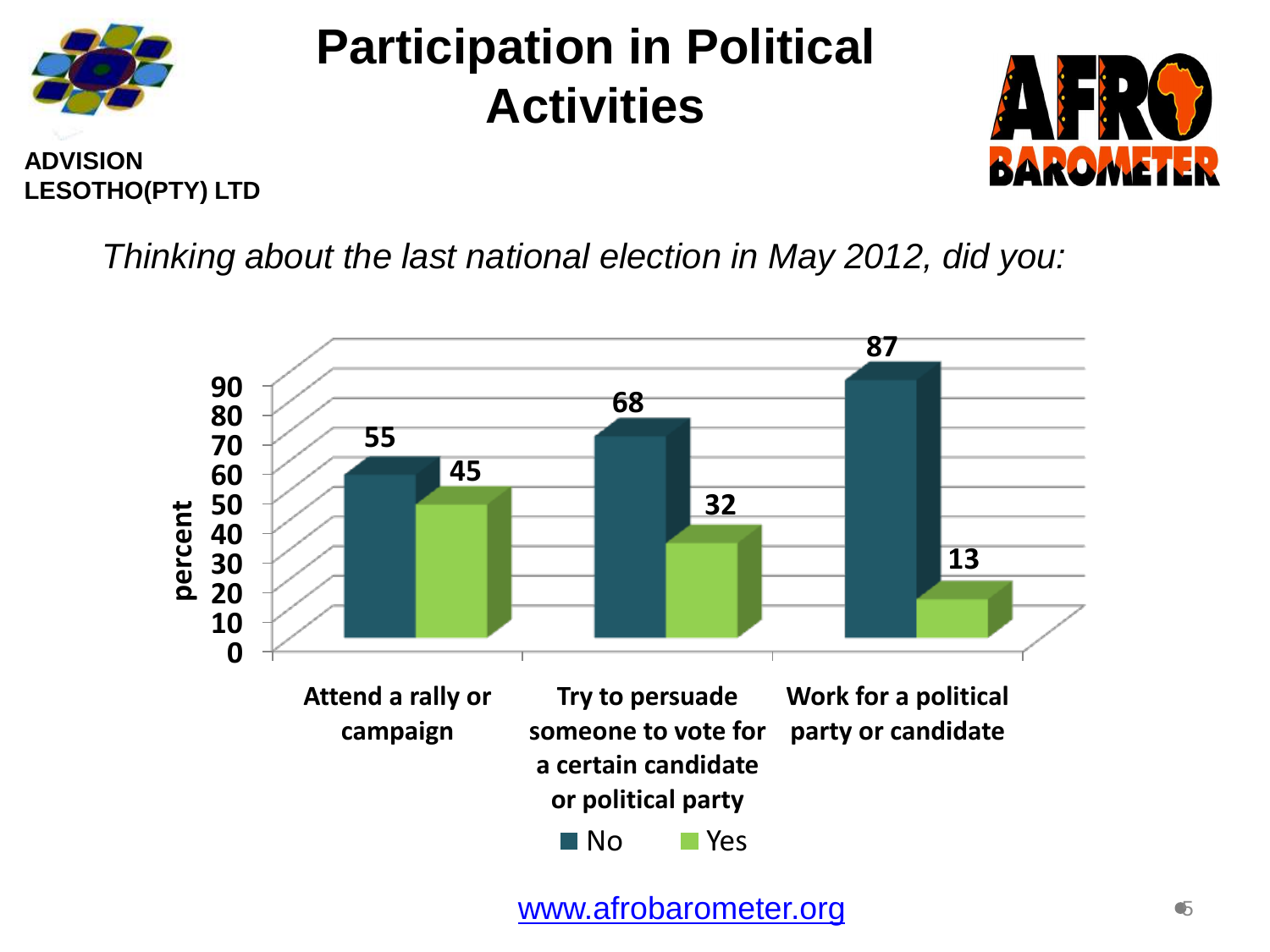

**(PTY) LTD**

**ADVISION LESOTHO** 

### **Contact with Officials in Past 12 Months**



- **90%** had never contacted a member of parliament
- **88%** had never contacted a government official
- **88%** had never contacted party official
- **70%** had never contacted a community councilor.
- The figures were not significantly different in the past rounds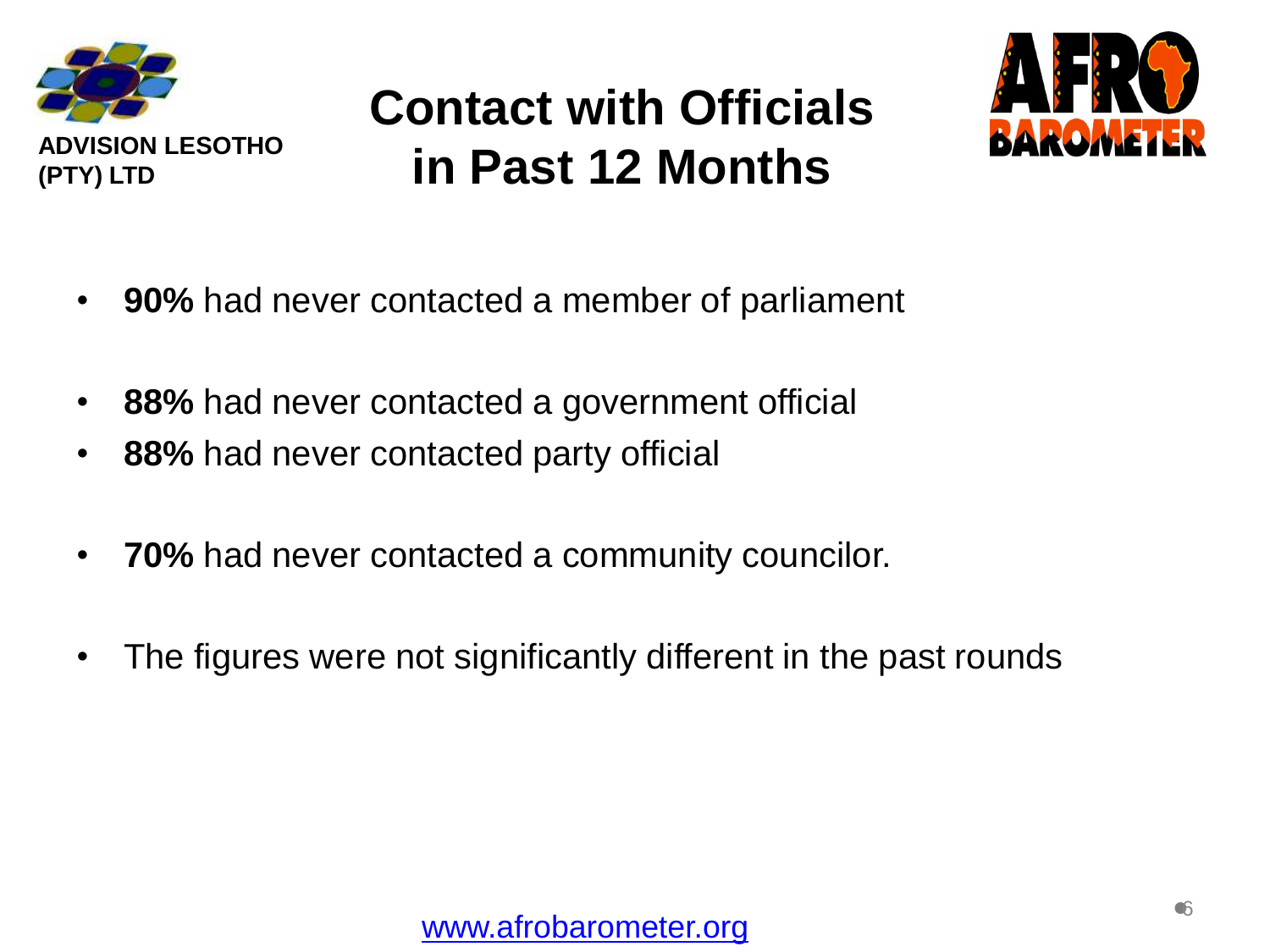

#### **Contact with Political and Government Officials**



**ADVISION LESOTHO (PTY) LTD**

> *During the past year, how often have you contacted any of the following persons about some important problem or to give them your views: (Chart shows percent who did not contact the officials)*

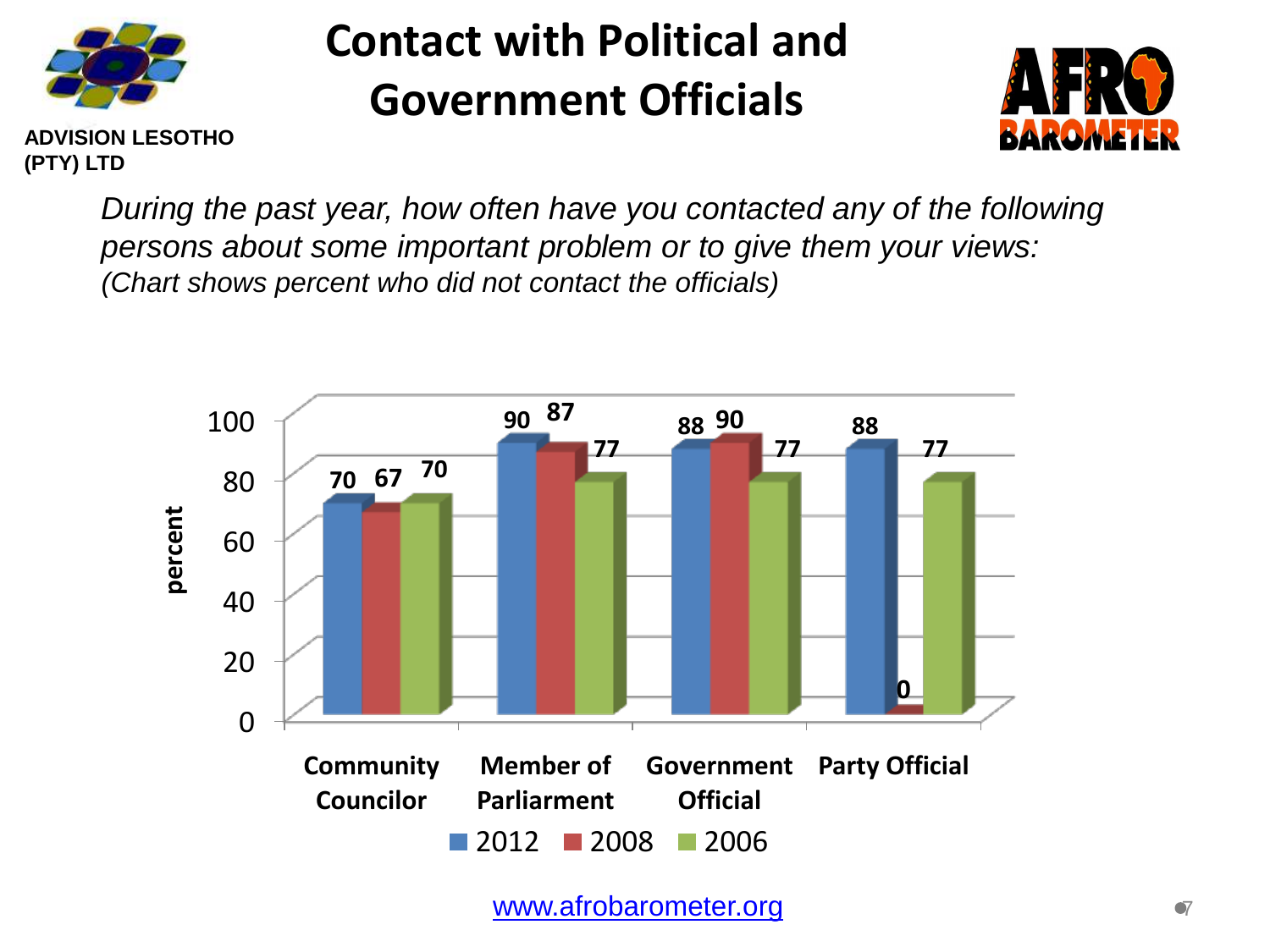

**Civic Engagement**



- **80% in 2012** say they were not members of a religious group outside of regular services compared to 2008 compared with 44% in 2008
- **64% in 2012** say they were not members of a voluntary association compared to 57% in 2008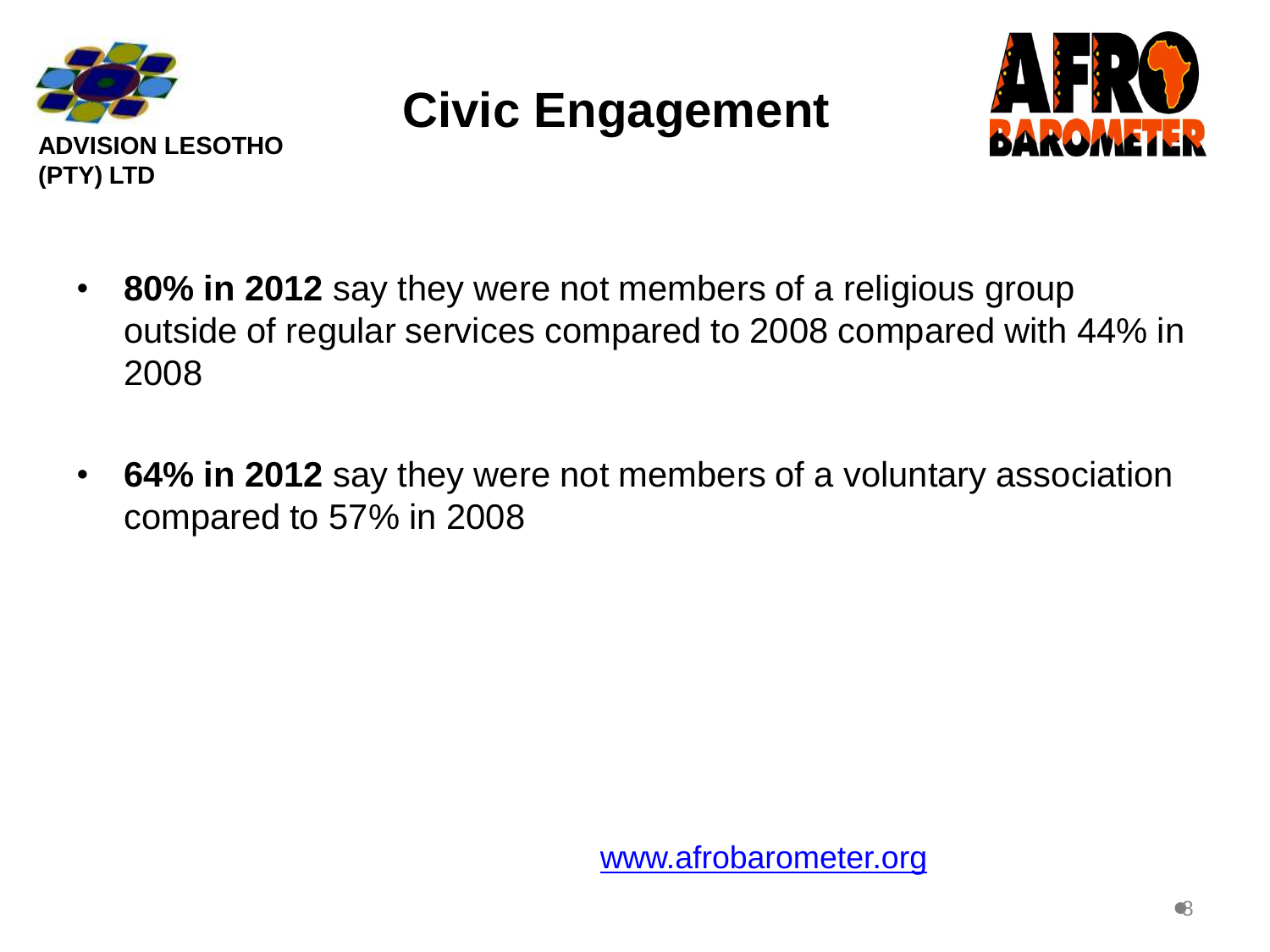

**Civic Action**



- **76% in 2012** reported to have attended a rally at least once in the past 12 months
- **56% in 2012** reported to have met with others at least once in the past 12 months
- **67% in 2012** say they would never refuse to pay tax
- **62% in 2012** say they would never join a demonstration or protest march
- **87% in 2012** say they would never use force for a political cause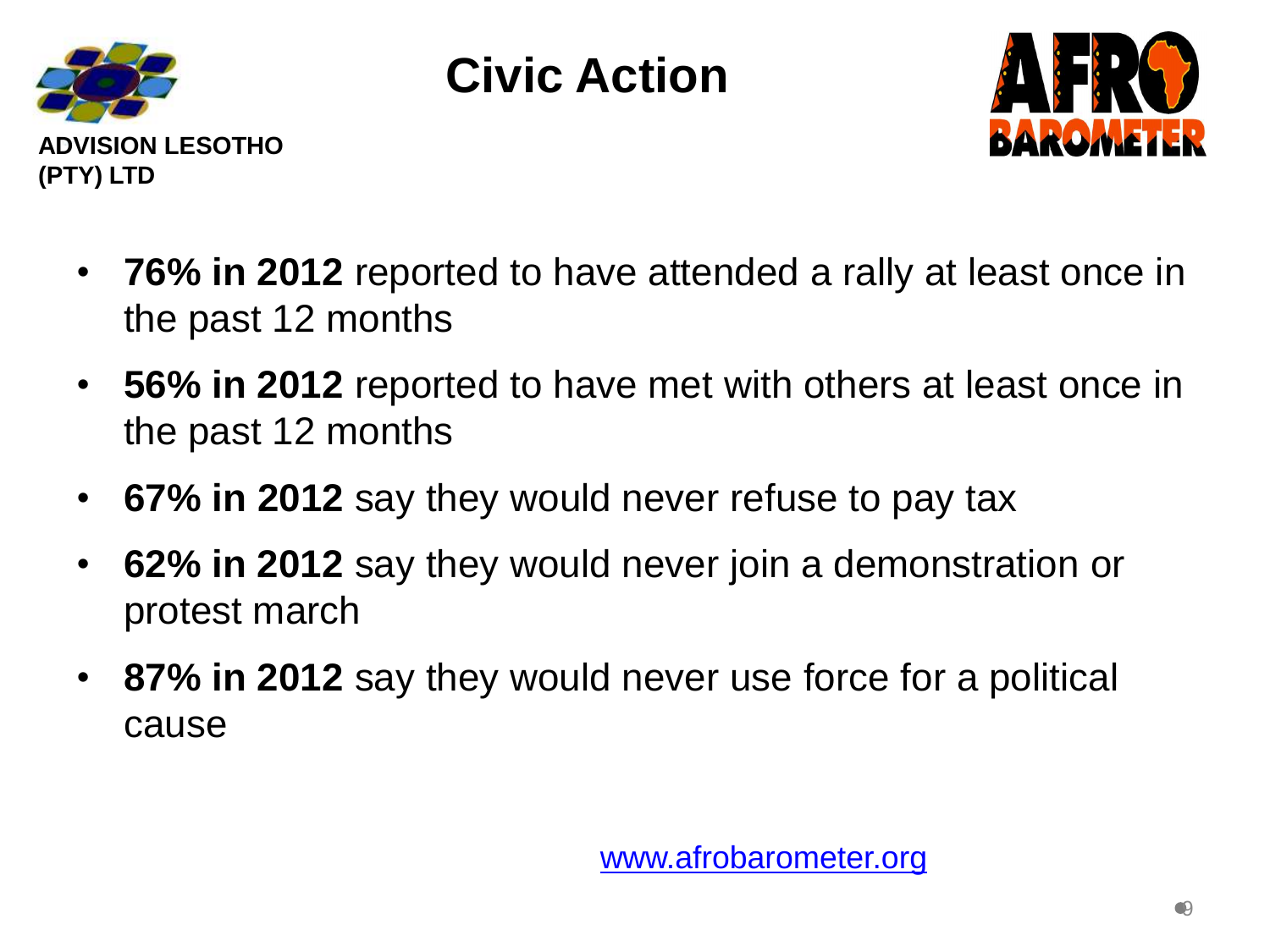



#### **ADVISION LESOTHO (PTY) LTD**

*For each of these, please tell me whether you, personally have done any of these things during the past year: (Chart shows percent who did not participate in these activities)*

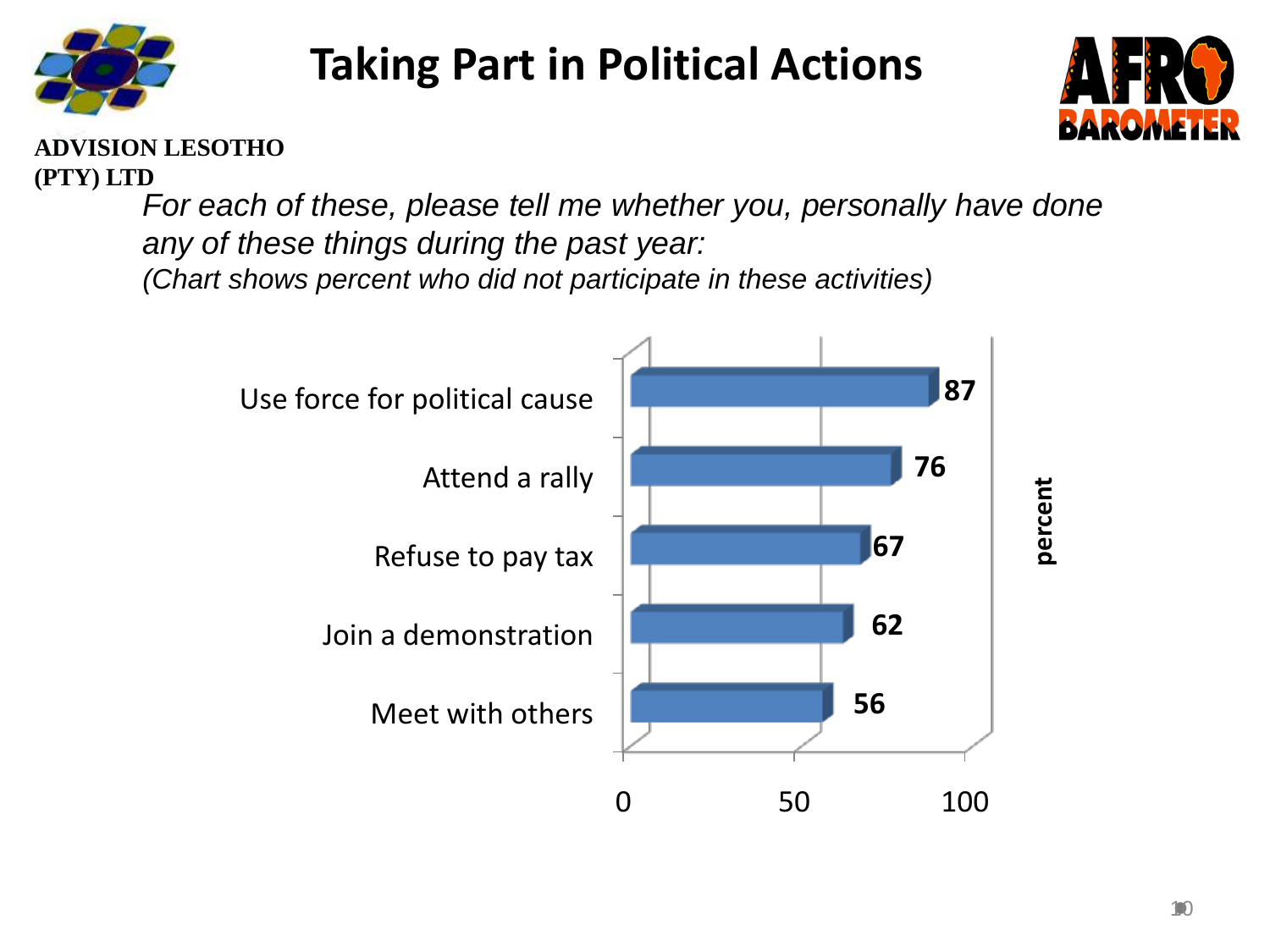

## **Key Findings**



- A majority of Basotho expressed a great interest in public affairs .
	- There is very little contact with political, government and party officials.
	- Basotho say politics is not something to be understood by an ordinary person
	- They will refrain from participation in any action that might bring political instability and adverse effects.